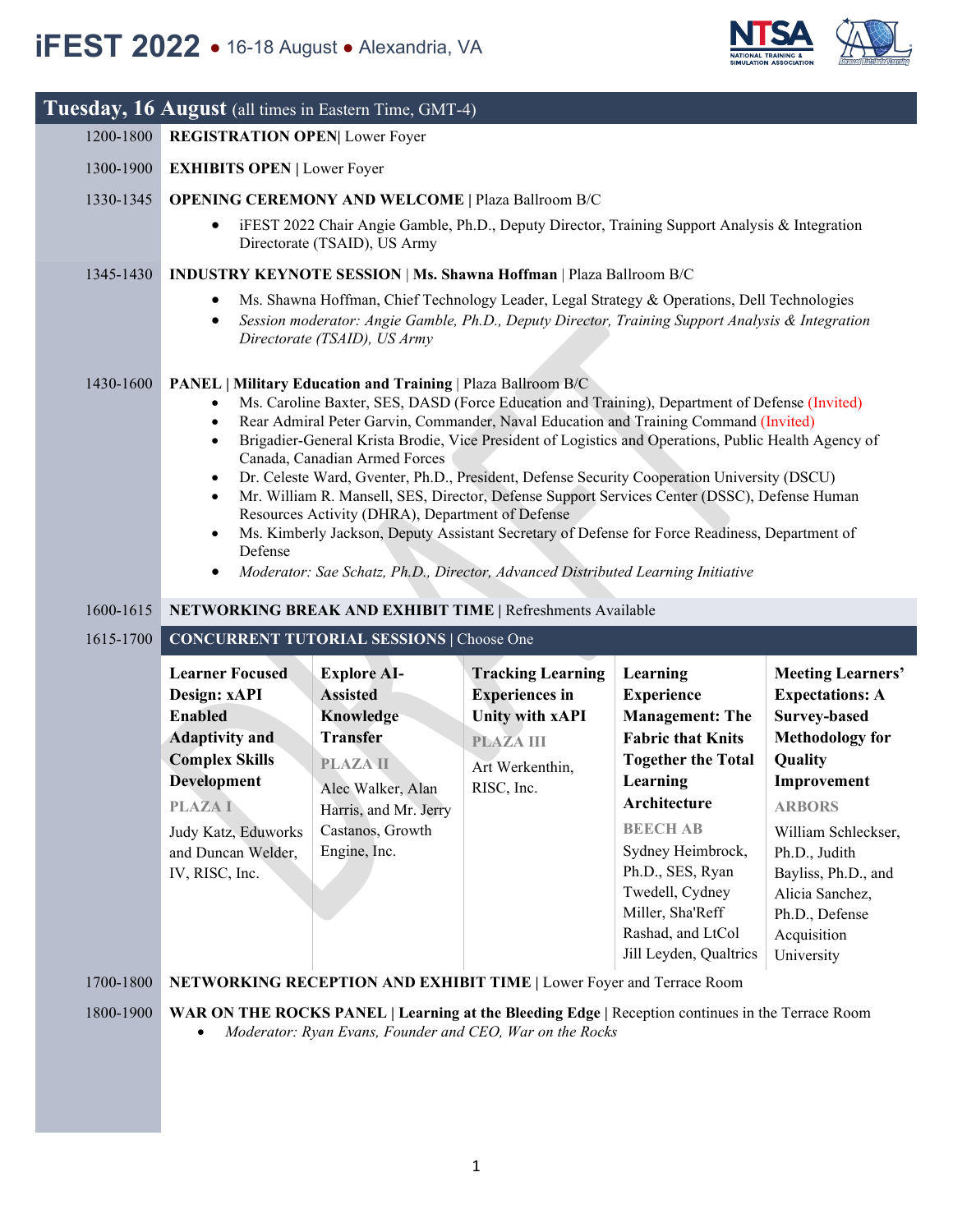## **iFES**

 $\mathbf{W}$ edn

|                                                  |                                                                                                            | $ST$ 2022 $\bullet$ 16-18 August $\bullet$ Alexandria, VA                                                                                                                                     |                                                                                                                                                                                                                                                                                                                                                                                                                                                                                                                                                                                                            |                                                                                                                                                                                                                                                                                                   | <b>MULATION ASSOCIATION</b>                                                                                                                                                                                                                                                          |
|--------------------------------------------------|------------------------------------------------------------------------------------------------------------|-----------------------------------------------------------------------------------------------------------------------------------------------------------------------------------------------|------------------------------------------------------------------------------------------------------------------------------------------------------------------------------------------------------------------------------------------------------------------------------------------------------------------------------------------------------------------------------------------------------------------------------------------------------------------------------------------------------------------------------------------------------------------------------------------------------------|---------------------------------------------------------------------------------------------------------------------------------------------------------------------------------------------------------------------------------------------------------------------------------------------------|--------------------------------------------------------------------------------------------------------------------------------------------------------------------------------------------------------------------------------------------------------------------------------------|
| 0700-1830<br>0730-0830<br>0800-1700<br>0830-0915 | <b>REGISTRATION OPEN   Lower Foyer</b><br><b>EXHIBITS OPEN   Lower Foyer</b>                               | nesday, 17 August (all times in Eastern Time, GMT-4)<br><b>CONTINENTAL BREAKFAST   Lower Foyer</b><br><b>CONCURRENT ACTIVITY SESSIONS   Choose One</b>                                        |                                                                                                                                                                                                                                                                                                                                                                                                                                                                                                                                                                                                            |                                                                                                                                                                                                                                                                                                   |                                                                                                                                                                                                                                                                                      |
|                                                  | Learning and<br><b>Employment Plug</b><br>Fest<br><b>PLAZAI</b><br>Greg Nadeau, Public<br>Consulting Group | <b>Meeting the</b><br><b>Challenges of</b><br>Cybersecurity<br><b>Education for DIB</b><br><b>Small Businesses</b><br><b>PLAZA II</b><br>Ashley Hall, Ph.D.,<br>Parallax Advanced<br>Research | <b>Multi-Session</b><br><b>Demonstration of</b><br>Competency-<br><b>Based</b><br><b>Experiential-</b><br><b>Learning Model</b><br>for the US Army<br><b>Synthetic Training</b><br><b>Environment</b><br>(STE)<br><b>PLAZA III</b><br>Kevin Owens, ARL:<br>The University of<br>Texas at Austin,<br>Mike Hernandez,<br>Eduworks, Benjamin<br>Goldberg, Ph.D., US<br>Army DEVCOM/SC<br><b>STTC</b> Orlando                                                                                                                                                                                                  | <b>Applying Artificial</b><br>Intelligence (AI) to<br><b>New Distributed</b><br>Learning<br>Challenges in the<br><b>Post-Pandemic</b><br>Era<br><b>BEECH AB</b><br>Robert Sottilare,<br>Ph.D., Soar<br>Technology, Inc.,<br>and Keith Brawner,<br>Ph.D., US Army<br><b>CCDC</b> Soldier<br>Center | <b>Educational</b><br><b>Aspects of</b><br>Organization<br>Development:<br><b>Learning by Doing</b><br>in Technology-<br><b>Enabled</b><br><b>Interventions</b><br><b>ARBORS</b><br>Tonya Henderson,<br>Ph.D., ADL<br>Initiative, and Phil<br>Brown, Ph.D., Six<br>Points Consulting |
| 0915-0930                                        |                                                                                                            |                                                                                                                                                                                               | NETWORKING BREAK AND EXHIBIT TIME   Refreshments Available                                                                                                                                                                                                                                                                                                                                                                                                                                                                                                                                                 |                                                                                                                                                                                                                                                                                                   |                                                                                                                                                                                                                                                                                      |
| 0930-0935<br>0935-1015                           |                                                                                                            | DAY TWO WELCOME   Plaza Ballroom B/C<br><b>KEYNOTE SESSION   Plaza Ballroom B/C</b>                                                                                                           | RADM James A. Robb, USN (Ret), President, National Training & Simulation Association                                                                                                                                                                                                                                                                                                                                                                                                                                                                                                                       |                                                                                                                                                                                                                                                                                                   |                                                                                                                                                                                                                                                                                      |
| 1015-1130                                        | $\bullet$<br>$\bullet$                                                                                     | need to evolve to meet the changing needs of the world of work.<br>Amazon Web Services                                                                                                        | PANEL   New Paradigms of Learning: Partner and Prevail   Plaza Ballroom B/C<br>The panel will address the criticality of partnerships for meeting the demands of learners and employers alike,<br>describe innovative and cutting-edge learning partnership models, and outline how the new paradigms of learning<br>Rick Herrmann, Vice President, Industry Solution Group - Education (Invited)<br>Brian Gonzalez, Global Director - Government Partnerships & Initiatives, Intel Corporation (Invited)<br>Monica Beane, Ph.D., Program Manager, Education to Workforce Statewide Workforce Development, |                                                                                                                                                                                                                                                                                                   |                                                                                                                                                                                                                                                                                      |

**NITCA** 

- Drew Trojanowski, Department of Defense Partner, Arizona State University
- Tim Quine, Ph.D., Deputy Vice-Chancellor for Education, University of Exeter
- Sarah Toms, Executive Director, Wharton Interactive
- *Moderators: Nunzio Quacquarelli, Founder and CEO, QS, and Jerry (Yoram) Wind, Ph.D., Emeritus Professor of Marketing, The Wharton School*

### 1130-1145 **NETWORKING BREAK AND EXHIBIT TIME |** Exhibits in Lower Foyer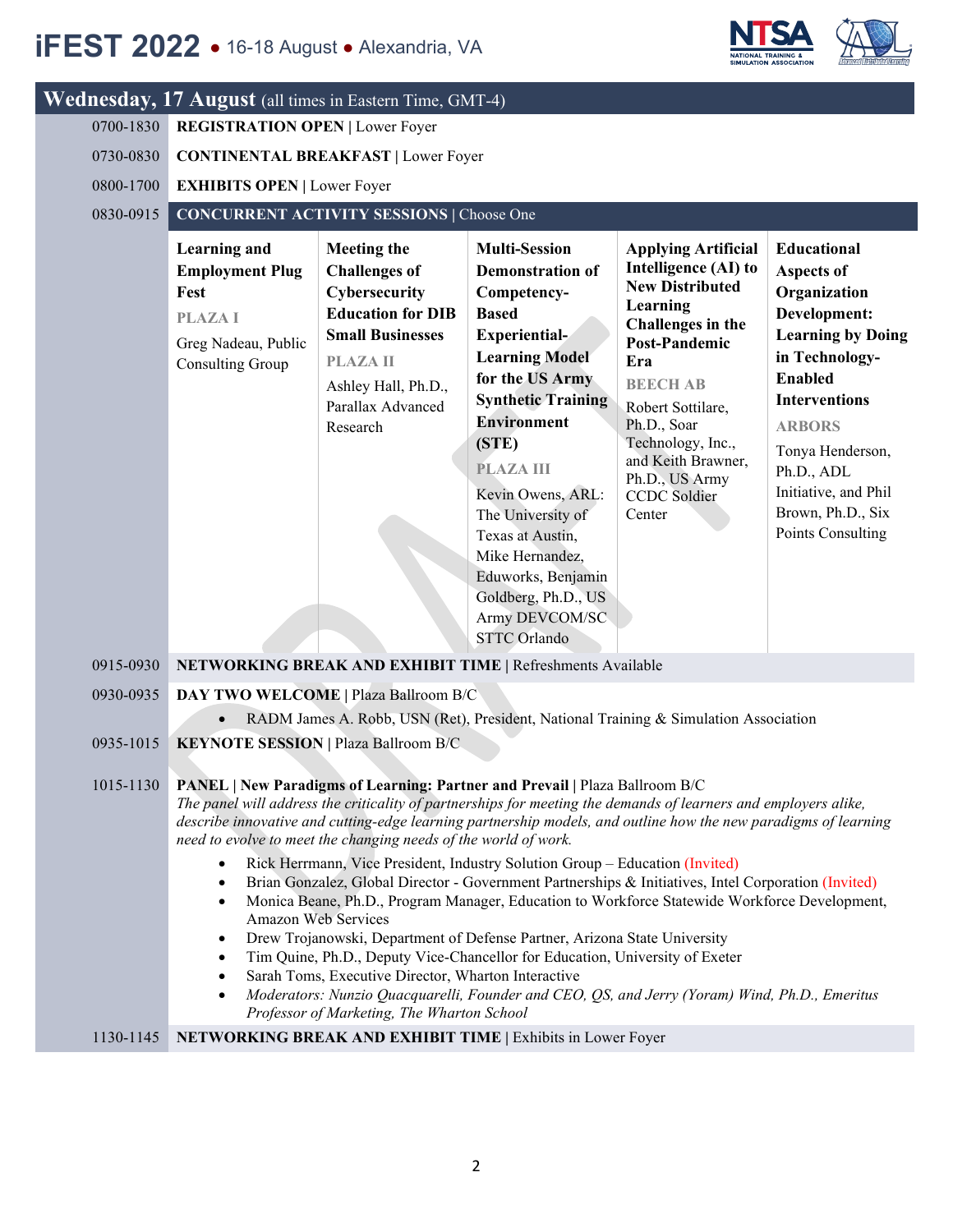

| 1145-1230 | <b>CONCURRENT PRESENTATION SESSIONS   Choose One</b>                                                                                                                                                              |                                                                                                                                                                                                              |                                                                                                                                                                                                                                                                                                                                                                     |                                                                                                                                                                                                    |                                                                                                                                                                                           |  |  |
|-----------|-------------------------------------------------------------------------------------------------------------------------------------------------------------------------------------------------------------------|--------------------------------------------------------------------------------------------------------------------------------------------------------------------------------------------------------------|---------------------------------------------------------------------------------------------------------------------------------------------------------------------------------------------------------------------------------------------------------------------------------------------------------------------------------------------------------------------|----------------------------------------------------------------------------------------------------------------------------------------------------------------------------------------------------|-------------------------------------------------------------------------------------------------------------------------------------------------------------------------------------------|--|--|
|           | <b>xAPI Solutions</b><br><b>PLAZAI</b><br>Session Chair:                                                                                                                                                          | <b>USC</b> Institute<br>for Creative<br><b>Technologies</b><br><b>Report</b><br><b>PLAZAII</b><br>Session Chair: Keith<br>Brawner, Ph.D.,<br><b>USC ICT</b>                                                  | <b>Integrating</b><br><b>Immersive</b><br><b>Technology</b><br><b>PLAZA III</b><br>Session Chair: Gigi<br>Roman, NATO<br>School<br>Oberammergau                                                                                                                                                                                                                     | <b>Shaping the</b><br><b>Workforce</b><br>through Data<br><b>BEECHAB</b><br>Session Chair:                                                                                                         | <b>AI-Assisted</b><br><b>Training in</b><br><b>Practice</b><br><b>ARBORS</b><br>Session Chair:                                                                                            |  |  |
|           | <b>xAPI</b> Profiles in<br>the DoD: The Mix<br>of the Ideal and<br><b>Reality</b><br>Shawn Miller,<br>Defense Acquisition<br>University (DAU),<br>and Jonathan<br>Poltrack, Veracity<br>Technology<br>Consultants | <b>ICT</b> Update on<br><b>DOD's Newest</b><br>Learning<br><b>Technologies</b><br>Keith Brawner,<br>Ph.D., Acting<br>Program Manager,<br><b>USC</b> Institute for<br>Creative<br>Technologies<br><b>UARC</b> | Training in the<br><b>Metaverse: How</b><br>the DoD is Setting<br>the Standard<br>Victoria Claypoole,<br>Ph.D., Krissa<br>Watry, Dynepic,<br>Maj Jesse Johnson,<br>AETC A9 Det 23.<br>Christina Padron,<br>Dynepic, and<br>Margaret Merkle,<br><b>AFLCMC WNS</b>                                                                                                    | Data and the<br><b>Talent</b><br>Marketplace<br>Jason Tyszko, U.S.<br>Chamber of<br>Commerce<br>Foundation                                                                                         | <b>Building a Global</b><br>Knowledge<br>Platform -<br><b>Knowledge for</b><br><b>Humanity and AI</b><br>in the AI Age<br>Tinko Stoyanov,<br>Technical<br>University - Sofia,<br>Bulgaria |  |  |
|           | <b>Supporting</b><br><b>Industry Adoption</b><br>of xAPI Through<br><b>Cohorts - 2014-</b><br>2022 and Beyond<br>Megan Torrance,<br>TorranceLearning                                                              |                                                                                                                                                                                                              | <b>Virtual Reality and</b><br><b>Creativity: A</b><br><b>Review of</b><br><b>Research with</b><br><b>Focus</b> on<br><b>Enhancement</b> and<br>a Brief Discussion<br>of Other 21st<br><b>Century Skills</b><br>(such as Critical<br>Thinking)<br>Branden Thornhill-<br>Miller, Ph.D.,<br>International<br>Institute for<br>Competency<br>Development &<br>Oxford U. | <b>Finding the</b><br>Needle in the<br>Haystack:<br><b>Quantifying the</b><br><b>Knowledge, Skills</b><br>and Abilities of<br>the New Cyber<br><b>Workforce</b><br>Tom Callahan, ADL<br>Initiative | <b>AI-Assisted</b><br>Curriculum<br><b>Building in</b><br><b>Minutes</b><br>Alec Walker, Alan<br>Harris and Jerry<br>Castanos, Growth<br>Engine, Inc.                                     |  |  |
|           | <b>Closed Network</b><br><b>xAPI</b> Solution<br>Paul Miller, and Ilya<br>Voloshin, LSI, Inc.                                                                                                                     |                                                                                                                                                                                                              | <b>Integrating a</b><br>Spectrum of<br><b>Immersive and</b><br>Augmented<br>Training<br><b>Modalities in the</b><br><b>Metaverse</b>                                                                                                                                                                                                                                | <b>Training</b><br>Management<br>System - The<br><b>Missing Link,</b><br>J. (Jay) Bahlis,<br>Ph.D., BNH Expert<br>Software                                                                         | <b>Is AI Ready for</b><br><b>Automated</b><br>Assessment of<br><b>Human Trainees?</b><br>Jason Swan, CAE<br>USA Inc.                                                                      |  |  |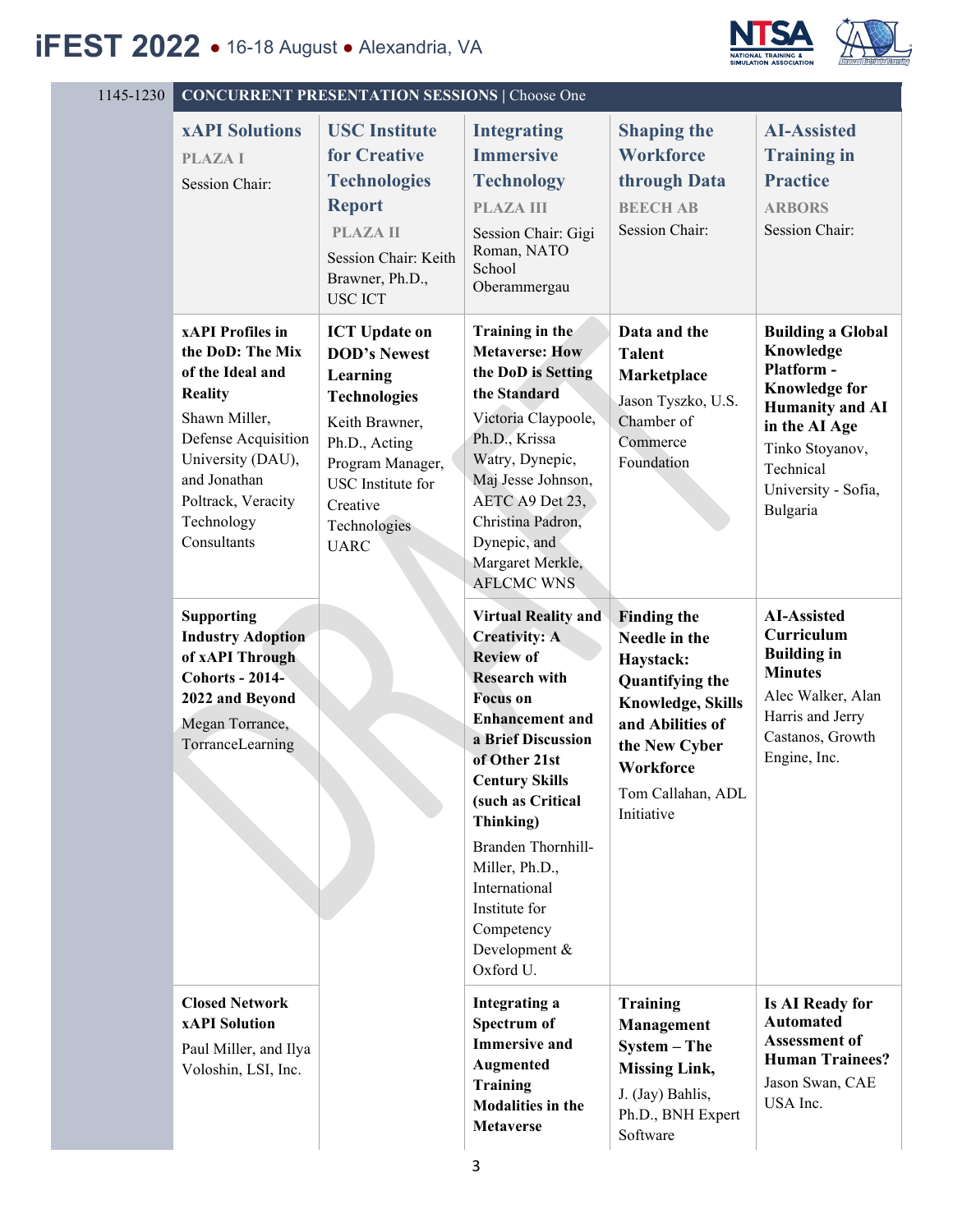

| 1230-1330<br>1330-1445<br>1445-1500 | <b>PANEL   Software and Technology</b>                                                                                                                                                                                                                                                                         | LUNCH AND EXHIBIT TIME   Terrace Room and Lower Foyer<br>NETWORKING BREAK AND EXHIBIT TIME   Lower Foyer                                       | Cody Caddell,<br>Claudia Escribano,<br>Dolly Oberoi, and<br>Ravi Garimella, C2<br>Technologies, Inc.                                                           |                                                                                                                                                                                                                                       |                                                                                                                                                                                                                                     |  |  |  |
|-------------------------------------|----------------------------------------------------------------------------------------------------------------------------------------------------------------------------------------------------------------------------------------------------------------------------------------------------------------|------------------------------------------------------------------------------------------------------------------------------------------------|----------------------------------------------------------------------------------------------------------------------------------------------------------------|---------------------------------------------------------------------------------------------------------------------------------------------------------------------------------------------------------------------------------------|-------------------------------------------------------------------------------------------------------------------------------------------------------------------------------------------------------------------------------------|--|--|--|
| 1500-1545                           | <b>CONCURRENT PRESENTATION SESSIONS   Choose One</b>                                                                                                                                                                                                                                                           |                                                                                                                                                |                                                                                                                                                                |                                                                                                                                                                                                                                       |                                                                                                                                                                                                                                     |  |  |  |
|                                     | <b>Optimizing</b><br><b>Outcomes with</b><br><b>Immersive</b><br><b>Technology</b><br><b>PLAZAI</b><br>Session Chair:                                                                                                                                                                                          | <b>Blended</b><br>Learning in the<br><b>New Normal</b><br><b>PLAZA II</b><br>Session Chair:<br>Badrul Khan, Ph.D.                              | <b>Design for</b><br><b>Learners</b><br><b>PLAZA III</b><br>Session Chair: Fran<br>Kassinger, Ph.D.,<br>U.S. Department of<br>the Treasury and<br><b>FGDLA</b> | <b>Upskilling</b><br><b>Modernization</b><br><b>BEECH AB</b><br>Session Chair: Tanja<br>Geiss, Magister<br>Artium, NATO<br>eAcademy                                                                                                   | <b>Competency</b><br><b>Readiness</b><br><b>ARBORS</b><br>Session Chair:<br>Scotty Craig, Ph.D.,<br>Arizona State<br>University                                                                                                     |  |  |  |
|                                     | <b>Distributed, Fully</b><br><b>Immersive VR</b><br><b>Medical</b><br><b>Simulation</b><br><b>Training for</b><br><b>Team-Based Care</b><br>Karthik Sarma,<br>Ph.D., SimX, Inc.,<br>COL John Dorsch,<br>24th SOW, USAF,<br>and Jason Ribeira,<br>Jennifer Polson,<br>Michael Barrie, and<br>Ryan Ribeira, SimX | <b>Blended Learning</b><br>in the New Normal<br>Badrul Khan, Ph.D.,<br>Professor and TV<br>Host, KDW, Dolly<br>Oberoi, CEO, C2<br>Technologies | The Holy Grail of<br>Developing<br><b>Partnerships</b><br>Dina Kurzweil,<br>Ph.D., Linda<br>Macaulay, Ph.D.,<br>and Karen<br>Marcellas, Ph.D.,<br><b>USUHS</b> | <b>NATO Training</b><br>Modernisation-<br>Virtual and<br><b>Augmented Reality</b><br><b>Experimentation</b><br>Paul Thurkettle,<br><b>NATO</b> Allied<br>Command<br>Transformation, and<br>Sebastian<br>Tampinongkol,<br>NCIA Academy | <b>Multi-Source</b><br>Formative<br><b>Assessment</b><br><b>System for</b><br>Competencies<br>Charles Fadel,<br>Center for<br>Curriculum<br>Redesign, Inc., and<br>Chris Dede, Ed.D.,<br>Harvard Graduate<br>School of<br>Education |  |  |  |
|                                     | <b>Haptic and Virtual</b><br><b>Reality Glove</b><br>Comparison<br>Madison Quinn,<br>and Shane Taber,<br>Engineering &<br>Computer<br>Simulations, Inc.                                                                                                                                                        |                                                                                                                                                | Instructional<br><b>Design for Second</b><br>Language<br>Learning<br>Sandy Wagner,<br>Defense Language<br>Institute, FGDLA<br>Member                           | JobSIDE:<br><b>Transforming how</b><br><b>Employers Improve</b><br>and Share Skills<br>Data for their Most<br><b>In-Demand Jobs</b><br>Jason Tyszko, U.S.<br>Chamber of<br>Commerce<br>Foundation                                     | <b>Shorten Time to</b><br>Competency with<br><b>Ready to Use</b><br><b>Immersive</b><br>Training<br><b>Applications</b><br>Tom Symonds,<br>Immerse Learning<br>Ltd.                                                                 |  |  |  |
|                                     | Department of<br><b>Veterans Affairs</b><br>(VA) and the<br>Department of                                                                                                                                                                                                                                      |                                                                                                                                                | <b>508: COMPUTER</b><br><b>ELECTRONIC</b><br><b>ACCOMMODAT</b><br><b>IONS</b>                                                                                  | "Alexa, Will You<br>Be My Tutor?" -<br><b>Using Everyday</b><br><b>Tech to Upskill</b>                                                                                                                                                | <b>Building a</b><br>Competency<br>Model from a<br><b>Learning Record</b>                                                                                                                                                           |  |  |  |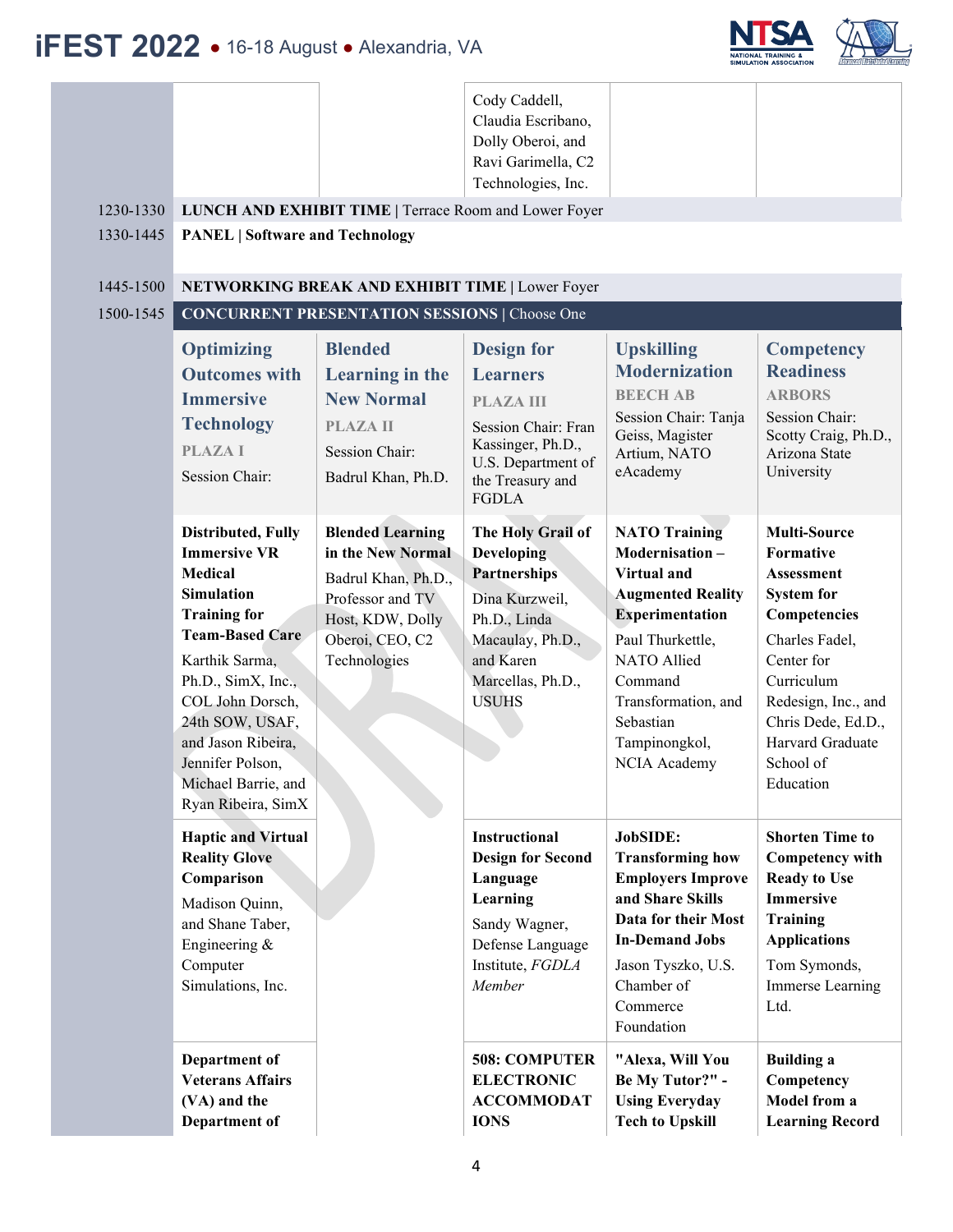

|           | Defense (DoD)<br><b>Clinical Staff</b><br>Partnership within<br>the Virtual<br><b>Medical Center</b>                                                                                                                                                    |                                                                                                                                                  | Peter Joseph<br>Campion, Ph.D.,<br>DEOMI, FGDLA<br>Member |                                                                               | Ann Wong, Ph.D.,<br>Qun Zhang, Ph.D,<br>Pooja Mohaan,<br>Alicia Sanchez,<br>Ph.D., Shawn Miller, |                                 | <b>Store Just Prior to</b><br><b>New Learning</b><br><b>Experiences</b><br>Robert Sottilare,<br>Ph.D., Amanda                                                                                                    |
|-----------|---------------------------------------------------------------------------------------------------------------------------------------------------------------------------------------------------------------------------------------------------------|--------------------------------------------------------------------------------------------------------------------------------------------------|-----------------------------------------------------------|-------------------------------------------------------------------------------|--------------------------------------------------------------------------------------------------|---------------------------------|------------------------------------------------------------------------------------------------------------------------------------------------------------------------------------------------------------------|
|           | Vaughn Cooper,<br>Ph.D., Veterans<br>Health<br>Administration,<br>FGDLA Member                                                                                                                                                                          |                                                                                                                                                  |                                                           |                                                                               | and Thomas<br>Shaffner, Defense<br>Acquisition<br>University                                     |                                 | Bond, Jeremiah<br>Folsom-Kovarik,<br>Ph.D., and Henry<br>Phillips, Ph.D.,<br>Soar Technology,<br>Inc.                                                                                                            |
| 1545-1600 | 15-MINUTE NETWORKING BREAK AND EXHIBIT TIME   Refreshments Available                                                                                                                                                                                    |                                                                                                                                                  |                                                           |                                                                               |                                                                                                  |                                 |                                                                                                                                                                                                                  |
| 1600-1645 | <b>CONCURRENT PRESENTATION SESSIONS   Choose One</b>                                                                                                                                                                                                    |                                                                                                                                                  |                                                           |                                                                               |                                                                                                  |                                 |                                                                                                                                                                                                                  |
|           | <b>Transforming DL</b><br>in Military<br><b>Training</b><br><b>PLAZAI</b><br>Session Chair: Paul<br>Thurkettle, Section<br>Head (Training<br>Technologies), NATO<br><b>ACT</b>                                                                          | <b>PERLS</b> in Practice<br><b>PLAZA III</b><br>Session Chair: Deri<br>Draper-Amason, Ph.D.,<br>Old Dominion University                          |                                                           | <b>BEECH AB</b><br>Session Chair: Fran<br>Kassinger, Ph.D., U.S.<br>and FGDLA | <b>xAPI Data in Action</b><br>Department of the Treasury                                         | <b>Science</b><br><b>ARBORS</b> | <b>Digital Learning</b><br><b>Session Chair: Scotty</b><br>Craig, Ph.D., Arizona<br><b>State University</b>                                                                                                      |
|           | <b>ADL</b> in Exercises -<br>Guidance in a new<br><b>Annex to the NATO</b><br><b>ADL Handbook</b><br>Major Tohmas Ax and<br>Major Niclas Ljung,<br>Swedish Armed Forces,<br>Aaron Presnall, Ph.D.,<br>Jefferson Institute, Paul<br>Thurkettle, NATO ACT | <b>Building Self-Regulated</b><br><b>Learning and Adaptive</b><br><b>Training in PERLS</b><br>Daniel Pfeiffer and Brian<br>Beversdorf, Float LLC |                                                           | <b>Thinking Outside the</b><br><b>Box with xAPI Data</b><br>Consulting        | <b>Learner Performance</b><br>Jennifer Murphy, Ph.D.,<br><b>Quantum Improvements</b>             |                                 | Supporting a<br><b>Certification Program</b><br>through Digital<br><b>Learning Science</b><br>Tammy Bankus, Ph.D.,<br>and William Brantley,<br>Ph.D., Office of the Navy<br><b>Inspector General</b>             |
|           | <b>Supporting Digital</b><br><b>Transformation</b><br>through Long-Term<br><b>Faculty Development</b><br><b>Programmes - A Case</b><br>Study of the e-<br><b>Instructor</b><br>Certification<br>Programme<br>Marcin Jozwiak, NATO<br>DEEP eAcademy      | <b>Incorporating PERLS in</b><br>the Enterprise Course<br>Catalog<br>Daniel Pfeiffer and Brian<br>Beversdorf, Float LLC                          |                                                           | the Data"<br>Jason Haag, Veracity                                             | Don't Just Give Me "All<br><b>Technology Consultants</b>                                         |                                 | <b>Towards a Model of</b><br><b>Learning Engineering:</b><br>The Pilot Process in the<br><b>Air University Global</b><br><b>College of PME</b><br>Rob Nyland, Ph.D.,<br>Global College of PME,<br>Air University |
|           | <b>Developing Airmen</b><br>and Guardians with<br><b>Games for Enhanced</b><br><b>Readiness (DAGGER)</b>                                                                                                                                                | <b>Building Belief: The</b><br><b>Impact of the PERvasive</b><br><b>Learning System on</b><br><b>Soldiers Self-Efficacy</b>                      |                                                           |                                                                               |                                                                                                  |                                 | <b>Beyond Kirkpatrick:</b><br><b>Surveys Are Not Just</b><br>for Evaluation Anymore                                                                                                                              |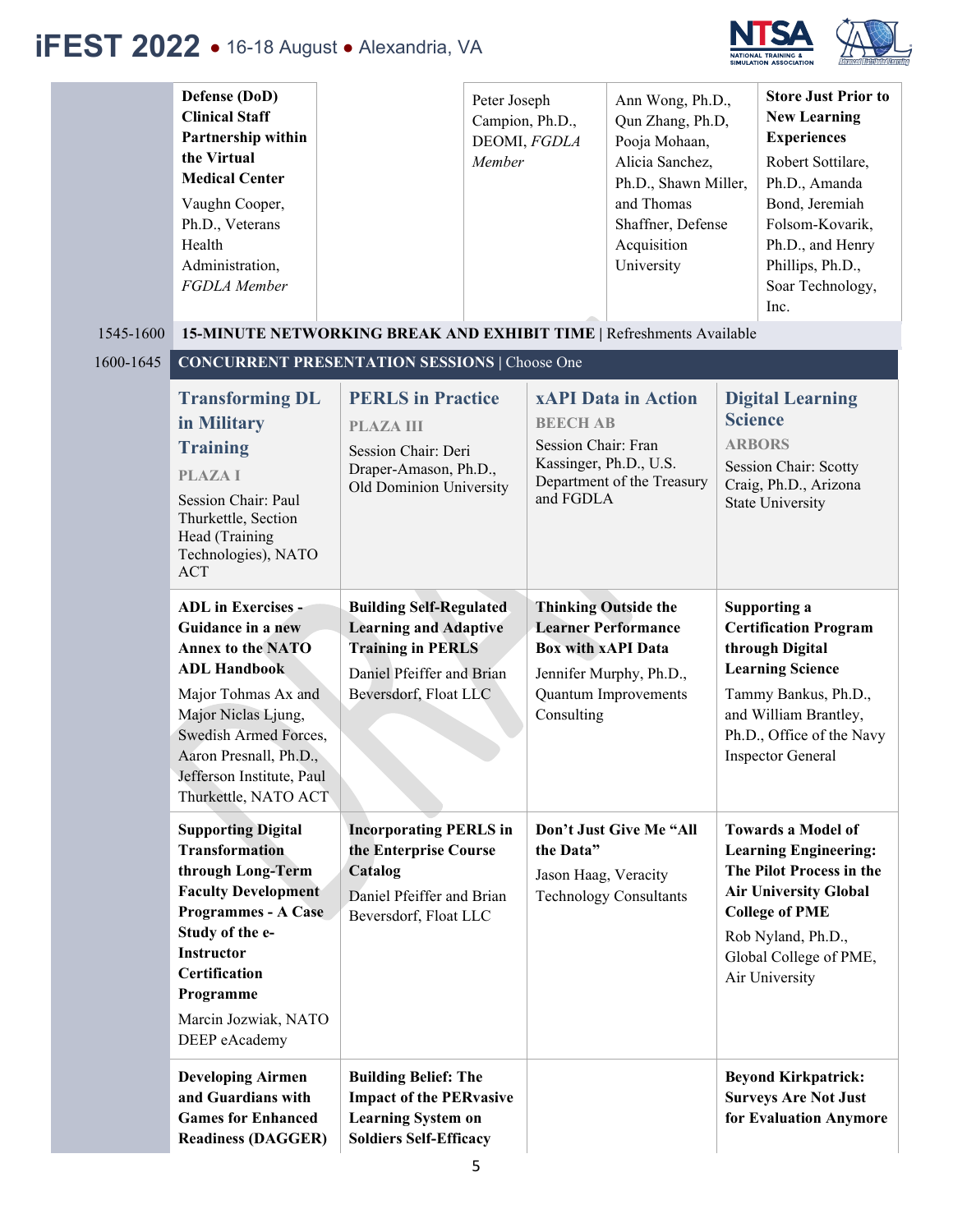

|           | Matthew Correia, DAF-<br>AETC-Air University-<br>Eaker Center, Robert<br>Farrell, II, Ph.D., Air<br>University, David<br>Benson, Ph.D., School<br>of Advanced Air and<br>Space Studies | Scotty Craig, Ph.D., Rod<br>Roscoe, Kevin Gary, and<br>Wendy Barnard, Arizona<br><b>State University</b>                                                                                             |                                                                                                            |                                                                                                                                            | Sydney Heimbrock,<br>Ph.D., SES, Qualtrics                                      |  |
|-----------|----------------------------------------------------------------------------------------------------------------------------------------------------------------------------------------|------------------------------------------------------------------------------------------------------------------------------------------------------------------------------------------------------|------------------------------------------------------------------------------------------------------------|--------------------------------------------------------------------------------------------------------------------------------------------|---------------------------------------------------------------------------------|--|
| 1645-1700 |                                                                                                                                                                                        |                                                                                                                                                                                                      | NETWORKING BREAK AND EXHIBIT TIME   Lower Foyer                                                            |                                                                                                                                            |                                                                                 |  |
| 1700-1710 | <b>SPECIAL PRESENTATION   Plaza Ballroom B/C</b>                                                                                                                                       |                                                                                                                                                                                                      |                                                                                                            |                                                                                                                                            |                                                                                 |  |
| 1710-1730 | <b>IGNITE! PRESENTATIONS   Plaza Ballroom B/C</b>                                                                                                                                      |                                                                                                                                                                                                      |                                                                                                            |                                                                                                                                            |                                                                                 |  |
| 1730-1900 | PROFESSIONAL NETWORKING AND POSTER RECEPTION   Lower Foyer<br>Attendees may vote for People's Choice Awards for Best Narrative and Best Design.                                        |                                                                                                                                                                                                      |                                                                                                            |                                                                                                                                            |                                                                                 |  |
|           | Thursday, 18 August (all times in Eastern Time, GMT-4)                                                                                                                                 |                                                                                                                                                                                                      |                                                                                                            |                                                                                                                                            |                                                                                 |  |
| 0700-1145 | <b>REGISTRATION OPEN   Lower Foyer</b>                                                                                                                                                 |                                                                                                                                                                                                      |                                                                                                            |                                                                                                                                            |                                                                                 |  |
| 0730-0830 | <b>CONTINENTAL BREAKFAST   Lower Foyer</b>                                                                                                                                             |                                                                                                                                                                                                      |                                                                                                            |                                                                                                                                            |                                                                                 |  |
| 0730-1145 | <b>EXHIBITS OPEN   Lower Foyer</b>                                                                                                                                                     |                                                                                                                                                                                                      |                                                                                                            |                                                                                                                                            |                                                                                 |  |
| 0830-0915 | <b>CONCURRENT ACTIVITY SESSIONS   Choose One</b>                                                                                                                                       |                                                                                                                                                                                                      |                                                                                                            |                                                                                                                                            |                                                                                 |  |
|           | <b>Microelectronics</b><br>Workforce<br>Development-<br><b>A</b> Learning<br>Partnership                                                                                               | How a Human-<br><b>Centered</b><br><b>Approach to</b><br><b>Learning and</b><br><b>Development</b><br><b>Enables</b>                                                                                 | Learning<br><b>Assessment</b><br>through Concept<br><b>Mapping</b><br><b>PLAZA III</b><br>NATO Brian Moon, | <b>Uncovering the</b><br><b>Technology</b><br><b>Challenges of</b><br><b>Moving Toward a</b><br>Modern, Total<br>Learning<br>Architecture- | <b>DISCOVER</b><br><b>ARBORS</b><br>Bridget Hilder,<br>Department of<br>Defense |  |
|           | <b>Case Study</b><br><b>PLAZAI</b><br>David Rude,<br>Ph.D., and Edie<br>Williams, Ph.D.,<br>Parallax<br>Advanced<br>Research                                                           | <b>Personalized</b><br><b>Learning at Scale</b><br><b>PLAZA II</b><br>Sydney Heimbrock,<br>Ph.D., SES, Ryan<br>Twedell, Cydney<br>Miller, Sha'Reff<br>Rashad, and LtCol<br>Jill Leyden,<br>Qualtrics | Perigean<br>Technologies                                                                                   | <b>Centric Ecosystem</b><br><b>BEECH AB</b><br>Tammy Rutherford,<br>and Chris<br>Tompkins, Rustici<br>Software                             |                                                                                 |  |
| 0915-0930 |                                                                                                                                                                                        |                                                                                                                                                                                                      | NETWORKING BREAK AND EXHIBIT TIME   Refreshments Available                                                 |                                                                                                                                            |                                                                                 |  |
| 0930-1015 | <b>CONCURRENT PRESENTATION SESSIONS   Choose One</b>                                                                                                                                   |                                                                                                                                                                                                      |                                                                                                            |                                                                                                                                            |                                                                                 |  |
|           | <b>Holistic Focus</b><br>on Military<br><b>Readiness</b><br><b>PLAZAI</b>                                                                                                              | <b>The Need for</b><br><b>Civil Service</b><br><b>Classification</b><br>and Education                                                                                                                | <b>Last Word on</b><br><b>SCORM</b><br><b>PLAZA III</b><br><b>Session Chair:</b>                           | <b>Augmented</b><br><b>Reality in</b><br><b>Practice</b><br><b>BEECH AB</b>                                                                | Insights into the<br><b>Future of DL</b><br><b>ARBORS</b>                       |  |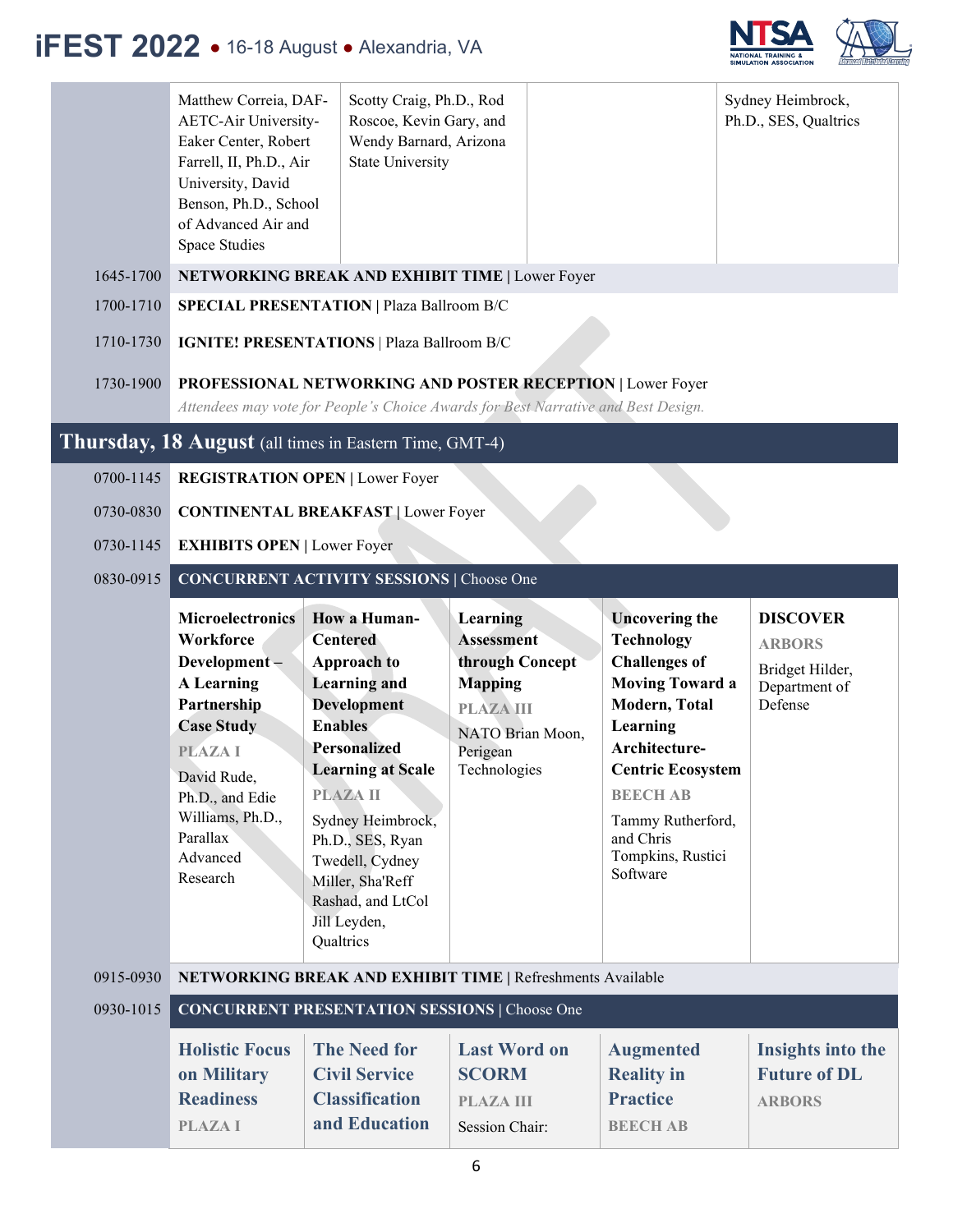

| <b>Session Chair:</b><br>Gigi Roman,<br>NATO School<br>Oberammergau                                                                                                                                                    | <b>Credentials</b><br><b>Modernization</b><br><b>PLAZA III</b><br>Session Chair: Rob<br>Seidner, EdX/2U                                                                                                          |                                                                                                                                                                                                                                                                               | <b>Session Chair:</b>                                                                                                                                                                                                                                                                                                                                                                 | <b>Session Chair:</b><br>Shawn Miller,<br>Defense                                                                                                                                                                                                   |
|------------------------------------------------------------------------------------------------------------------------------------------------------------------------------------------------------------------------|------------------------------------------------------------------------------------------------------------------------------------------------------------------------------------------------------------------|-------------------------------------------------------------------------------------------------------------------------------------------------------------------------------------------------------------------------------------------------------------------------------|---------------------------------------------------------------------------------------------------------------------------------------------------------------------------------------------------------------------------------------------------------------------------------------------------------------------------------------------------------------------------------------|-----------------------------------------------------------------------------------------------------------------------------------------------------------------------------------------------------------------------------------------------------|
| <b>Confluence of</b><br>Learning<br><b>Practice and</b><br><b>Policy</b><br>LT Nicholas<br>Armendariz,<br>Naval Aerospace<br>Medical Institute                                                                         | <b>The Need for</b><br><b>Civil Service</b><br><b>Classification and</b><br><b>Education</b><br><b>Credentials</b><br><b>Modernization</b><br>Rob Seidner,<br>Director,<br>Government<br>Partnerships,<br>EdX/2U | Understanding<br><b>Your Internal</b><br><b>Stakeholders</b><br><b>Needs: What to</b><br>ask Technology<br><b>Vendors about</b><br>eLearning<br><b>Standards</b><br>Chris Tompkins,<br>Rustici Software                                                                       | <b>Multi-Session</b><br><b>Demonstration of</b><br>Competency-<br><b>Based</b><br><b>Experiential-</b><br><b>Learning Model</b><br>for the US Army<br><b>Synthetic Training</b><br><b>Environment</b><br>(STE)<br>Kevin Owens, ARL:<br>The University of<br>Texas at Austin,<br>Mike Hernandez,<br>Eduworks, Benjamin<br>Goldberg, Ph.D., US<br>Army DEVCOM/SC<br><b>STTC</b> Orlando | Designing and<br><b>Navigating E-</b><br><b>Learning</b> into<br><b>Communities that</b><br><b>Need Training</b><br><b>Assistance Locally</b><br>Kevin Monaghan, E-<br>Content Consulting,<br>Danielle Mathis-Lee,<br>FHWA, Tom Tatem,<br>PTG, Intl |
| <b>Enhancing</b><br><b>Mental</b><br>Performance<br>and Optimizing<br>Warfighter<br><b>Effectiveness</b><br>and Resilience<br>(EMPOWER)<br>Richard DiNinni,<br>Ph.D., USC<br>Institute for<br>Creative<br>Technologies |                                                                                                                                                                                                                  | <b>Death to SCORM:</b><br><b>Ditching Outdated</b><br><b>Standards and</b><br><b>Making Room for</b><br><b>Metaverse</b><br>Interoperability<br>Krissa Watry and<br>Victoria Claypoole,<br>Ph.D., Dynepic,<br>Margaret Merkle,<br>AFLCMC WNS,<br>Christina Padron,<br>Dynepic | <b>Write Once, Use</b><br><b>Anywhere: A</b><br><b>Process to Author</b><br><b>Procedures Which</b><br><b>Automatically</b><br><b>Generates</b><br><b>Multiple Formats</b><br>Clay Greunke, Naval<br>Postgraduate School                                                                                                                                                              | <b>Using the 'Red</b><br>Pill' to<br>Conceptualize<br><b>Training</b><br>Optimization;<br><b>Insights on Future</b><br>Learning<br><b>Ecosystems from</b><br>'The Matrix'<br>Regan Patrick,<br>Ph.D., CAE                                           |
|                                                                                                                                                                                                                        |                                                                                                                                                                                                                  |                                                                                                                                                                                                                                                                               | <b>Scaling AR</b><br><b>Delivery</b><br><b>Capability Across</b><br>the Military to<br><b>Enable Multi-</b><br><b>Skilled</b><br>Warfighters                                                                                                                                                                                                                                          | <b>Accelerate Your</b><br><b>Technology</b><br><b>Transformation</b><br>with a Future-Fit<br>Workforce<br>Max Miller Wessel,<br>SAP, and Matthias                                                                                                   |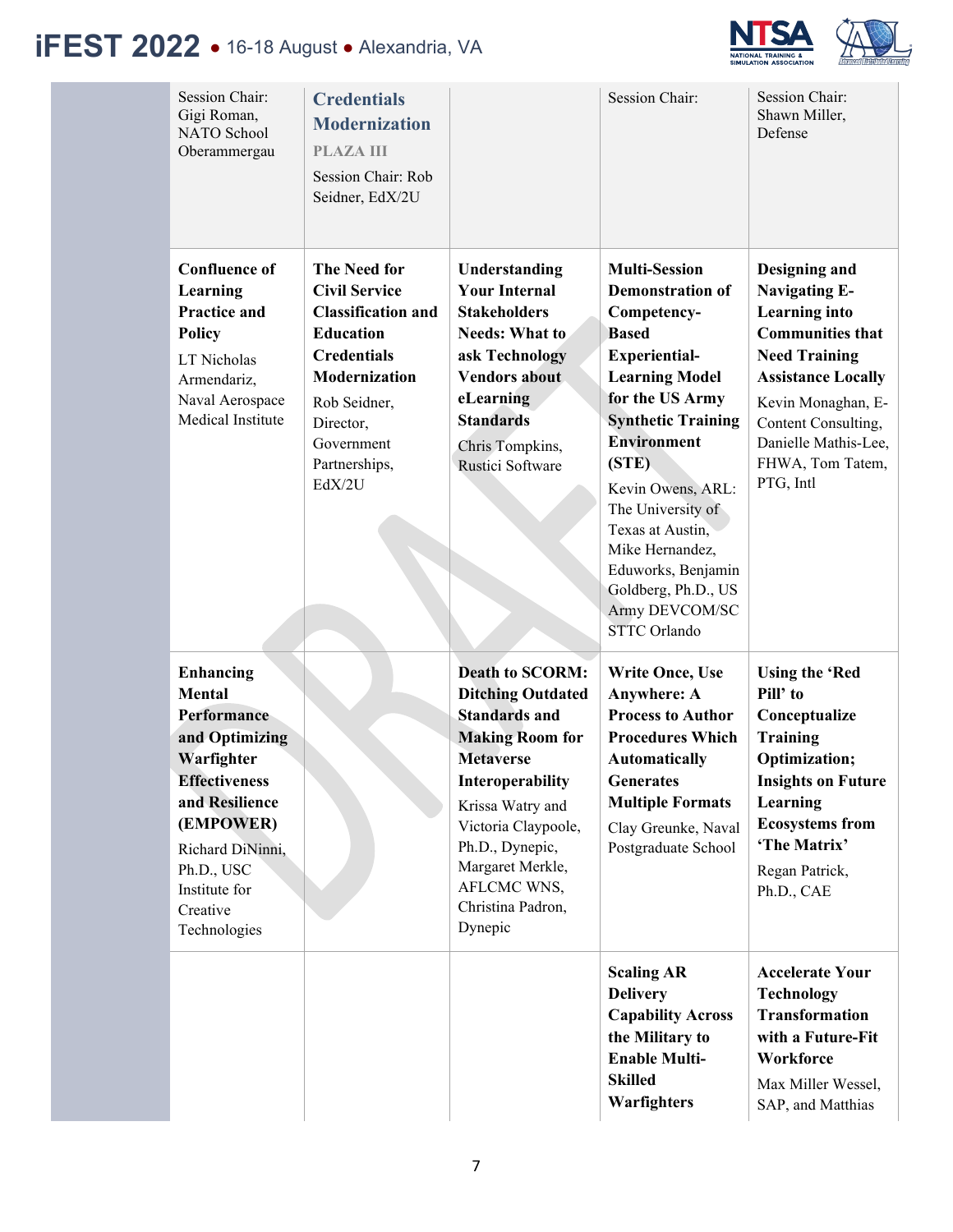

|           | Ledwon, SAP<br>Matthew Wren,<br>America<br><b>BUNDLAR, LLC</b>                                                                                                                                                                      |
|-----------|-------------------------------------------------------------------------------------------------------------------------------------------------------------------------------------------------------------------------------------|
|           | 1015-1020 5-MINUTE BREAK                                                                                                                                                                                                            |
| 1020-1135 | <b>ACQUISITION PANEL</b>                                                                                                                                                                                                            |
| 1135-1145 | <b>CLOSING SESSION   Plaza Ballroom B/C</b><br>Angie Gamble, Ph.D., Deputy Director, Training Support Analysis & Integration Directorate (TSAID),<br>$\bullet$<br>iFEST 2022 Chair<br>Introduction of iFEST 2023 Chair<br>$\bullet$ |